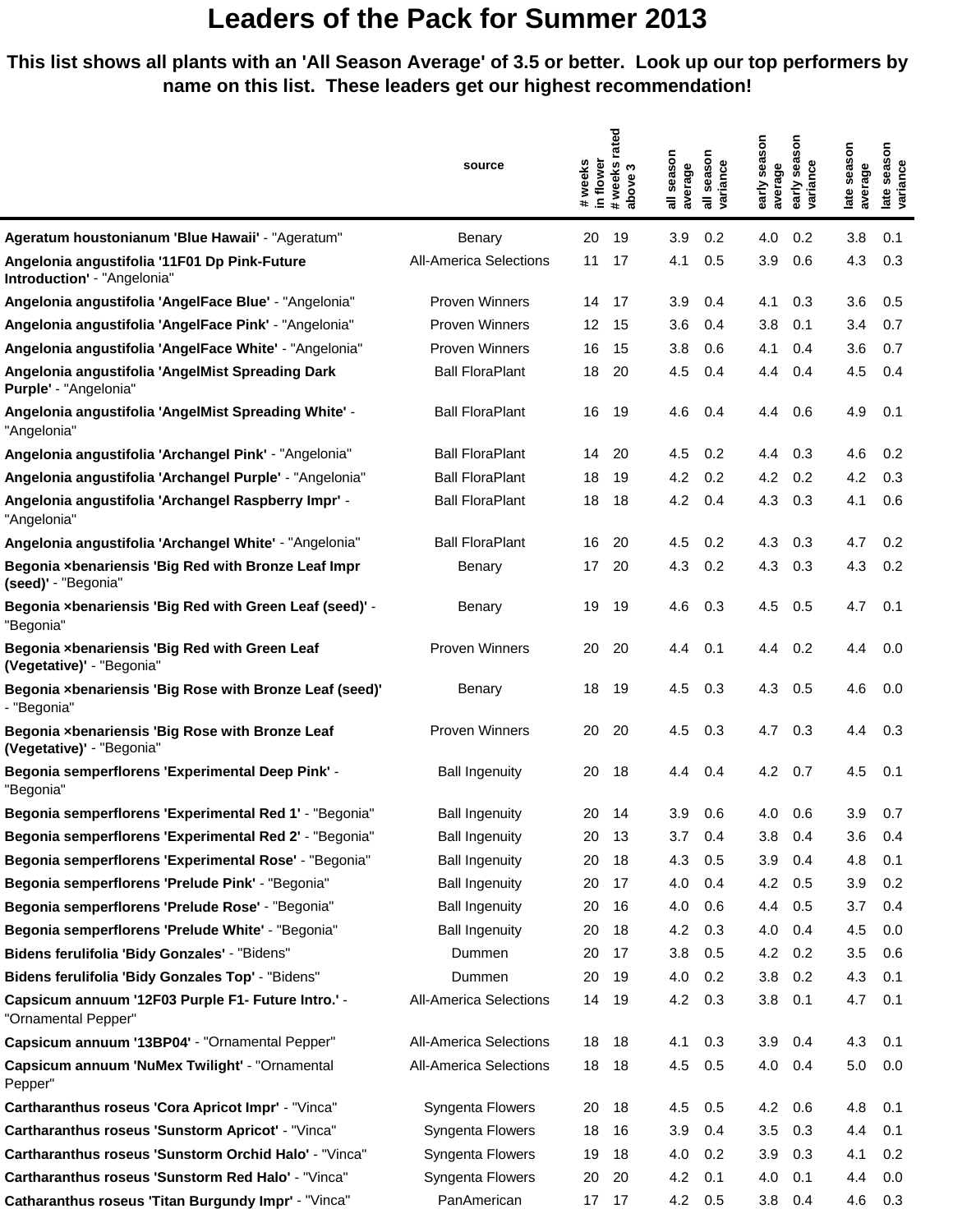|                                                                            | source                        | in flower<br>#weeks | rated<br>weeks<br>ო<br>above<br>$\pm$ | season<br>average | season<br>variance<br>゠ | early season<br>average | season<br>variance<br>early | season<br>average<br>late | season<br>variance<br>late |
|----------------------------------------------------------------------------|-------------------------------|---------------------|---------------------------------------|-------------------|-------------------------|-------------------------|-----------------------------|---------------------------|----------------------------|
| Catharanthus roseus 'Titan Rose Halo' - "Vinca"                            | PanAmerican                   | 18                  | 19                                    | 4.2               | 0.3                     | 4.1                     | 0.3                         | 4.3                       | 0.2                        |
| Celosia plumosa 'First Flame Red' - "Celosia"                              | PanAmerican                   | 20                  | 16                                    | 3.9               | 0.6                     | 4.0                     | 0.3                         | 3.8                       | 0.9                        |
| Celosia plumosa 'First Flame Yellow' - "Celosia"                           | PanAmerican                   | 20                  | 16                                    | 3.8               | 0.7                     | 3.9                     | 0.3                         | 3.7                       | 1.3                        |
| Cleome hassleriana 'Senorita Blanca' - "Cleome"                            | <b>Proven Winners</b>         | 20                  | 14                                    | 3.9               | 0.8                     | 4.4                     | 0.3                         | 3.4                       | 0.9                        |
| Cleome hassleriana 'Senorita Rosalita' - "Cleome"                          | <b>Proven Winners</b>         | 20                  | 13                                    | 3.9               | 0.7                     | 4.4                     | 0.5                         | 3.5                       | 0.5                        |
| Cuphea Ilavea 'Sriracha Pink' - "Cuphea"                                   | Syngenta Flowers              | 19                  | 16                                    | 3.7               | 0.5                     | 4.1                     | 0.4                         | 3.3                       | 0.4                        |
| Cuphea Ilavea 'Sriracha Rose' - "Cuphea"                                   | Syngenta Flowers              | 17                  | 12                                    | 3.7               | 1.2                     | 4.4                     | 0.6                         | 3.1                       | 1.1                        |
| Cuphea Ilavea 'Sriracha Violet' - "Cuphea"                                 | Syngenta Flowers              | 18                  | 13                                    | 3.7               | 0.9                     | 4.3                     | 0.5                         | 3.2                       | 0.8                        |
| Dianthus '13BP01 Rose' - "Dianthus"                                        | <b>All-America Selections</b> | 14                  | 16                                    | 3.9               | 0.5                     | 4.0                     | 0.5                         | 3.8                       | 0.6                        |
| Dianthus 'Amazon Rose Magic' - "Dianthus"                                  | <b>All-America Selections</b> | 13                  | 16                                    | 3.9               | 0.7                     | 3.7                     | 0.4                         | 4.2                       | 1.0                        |
| Dianthus 'Noverna Coral' - "Dianthus"                                      | <b>All-America Selections</b> | 15                  | 14                                    | 3.7               | 0.7                     | 4.1                     | 0.3                         | 3.4                       | 1.0                        |
| <b>Evolvulus hybrid 'Blue My Mind' - "Evolvulus"</b>                       | <b>Proven Winners</b>         | 18                  | 18                                    | 4.0               | 0.4                     | 3.6                     | 0.1                         | 4.5                       | 0.2                        |
| Gaillardia aristata 'Mesa Peach' - "Gaillardia"                            | Keift                         | 14                  | 16                                    | 3.7               | 0.3                     | 3.4                     | 0.2                         | 4.1                       | 0.2                        |
| Gazania rigens 'Kiss Frosty Orange' - "Gazania"                            | Syngenta Flowers              | 15                  | 18                                    | 4.2               | 0.3                     | 3.9                     | 0.4                         | 4.5                       | 0.0                        |
| Gazania rigens 'New Day Red Shades' - "Gazania"                            | PanAmerican                   | 20                  | 18                                    | 3.9               | 0.2                     | 3.8                     | 0.3                         | 3.9                       | 0.0                        |
| Gomphrena xhybrida 'Pin Ball Purple' - "Gomphrena"                         | Sakata                        | 20                  | 19                                    | 4.4               | 0.4                     | 4.0                     | 0.3                         | 4.8                       | 0.1                        |
| Gomphrena xhybrida 'Pin Ball Snow Tip Lavender' -<br>"Gomphrena"           | Sakata                        | 20                  | 13                                    | 3.9               | 0.5                     | 3.4                     | 0.3                         | 4.4                       | 0.2                        |
| Gomphrena xhybrida 'Pin Ball White' - "Gomphrena"                          | Sakata                        | 20                  | 19                                    | 4.4               | 0.4                     | 3.9                     | 0.3                         | 4.8                       | 0.1                        |
| Gomprena globosa 'Las Vegas Pink' - "Gomphrena"                            | Benary                        | 20                  | 18                                    | 4.3               | 0.5                     | 3.8                     | 0.3                         | 4.8                       | 0.2                        |
| Gomprena globosa 'Las Vegas Purple' - "Gomphrena"                          | Benary                        | 18                  | 18                                    | 4.4               | 0.5                     | 4.1                     | 0.6                         | 4.7                       | 0.3                        |
| Gomprena globosa 'Las Vegas White' - "Gomphrena"                           | Benary                        | 20                  | 15                                    | 3.7               | 0.3                     | 3.5                     | 0.2                         | 4.0                       | 0.4                        |
| Guara lindheimeri '10BP01' - "Gaura"                                       | <b>All-America Selections</b> | 15                  | 16                                    | 4.1               | 0.6                     | 3.4                     | 0.1                         | 4.8                       | 0.1                        |
| Guara lindheimeri 'Sparkle White' - "Gaura"                                | Keift                         | 15                  | 19                                    | 4.3               | 0.3                     | 4.0                     | 0.4                         | 4.7                       | 0.1                        |
| Impatiens 'SunPatiens Compact Electric Orange' -<br>"Impatiens"            | Sakata                        | 20                  | 19                                    | 4.6               | 0.3                     | 4.3                     | 0.5                         | 4.8                       | 0.1                        |
| Impatiens 'SunPatiens Compact Hot Coral' - "Impatiens"                     | Sakata                        | 20                  | 19                                    | 4.6               | 0.4                     | 4.2                     | 0.5                         | 5.0                       | 0.0                        |
| Impatiens 'SunPatiens Compact Red' - "Impatiens"                           | Sakata                        | 20                  | 20                                    | 4.7               | 0.2                     | 4.6                     | 0.3                         | 4.9                       | 0.1                        |
| <b>Impatiens 'SunPatiens Spreading Pink Flash' -</b><br>"Impatiens"        | Sakata                        | 20                  | 20                                    | 4.7               | 0.2                     | 4.7                     | 0.3                         | 4.8                       | 0.1                        |
| Impatiens hawkerii 'Divine Orange' - "New Guinea<br>Impatiens"             | <b>All-America Selections</b> | 16 18               |                                       | 4.1               | 0.2                     | 3.8                     | 0.3                         | 4.3                       | 0.1                        |
| Impatiens hawkerii 'Divine Orange Bronze Leaf' - "New<br>Guinea Impatiens" | <b>All-America Selections</b> | 14                  | 18                                    | 3.8               | 0.1                     | 3.8                     | 0.2                         | 3.9                       | 0.1                        |
| Impatiens hawkerii 'Magnum Dark Red' - "New Guinea<br>Impatiens"           | Dummen                        | 20                  | - 20                                  | 4.5               | 0.2                     | 4.5                     | 0.2                         | 4.6                       | 0.1                        |
| Impatiens hawkerii 'Magnum Hot Pink' - "New Guinea<br>Impatiens"           | Dummen                        | 18                  | 20                                    | 4.5               | 0.2                     | 4.6                     | 0.3                         | 4.5                       | 0.2                        |
| Impatiens hawkerii 'Magnum Purple' - "New Guinea<br>Impatiens"             | Dummen                        | 18                  | 15                                    | 3.9               | 1.3                     | 4.6                     | 0.3                         | 3.2                       | 1.2                        |
| Impatiens hawkerii 'Magnum Salmon' - "New Guinea<br>Impatiens"             | Dummen                        | 20                  | 20                                    | 4.6               | 0.2                     | 4.6                     | 0.3                         | 4.6                       | 0.2                        |
| Impatiens hawkerii 'Magnum White Blush' - "New Guinea<br>Impatiens"        | Dummen                        | 20                  | - 20                                  | 4.1               | 0.1                     | 4.2 0.2                 |                             | 4.0                       | 0.1                        |
| Impatiens hawkerii 'Super Sonic Dark Salmon ' - "New<br>Guinea Impatiens"  | Syngenta Flowers              | 19                  | 18                                    | 3.7               | 0.2                     | 3.4                     | 0.0                         | 4.1                       | 0.1                        |
| Impatiens hawkerii 'Super Sonic Hot Pink ' - "New Guinea<br>Impatiens"     | Syngenta Flowers              | 17 19               |                                       | 3.8               | 0.1                     | 3.8                     | 0.1                         | 3.9                       | 0.2                        |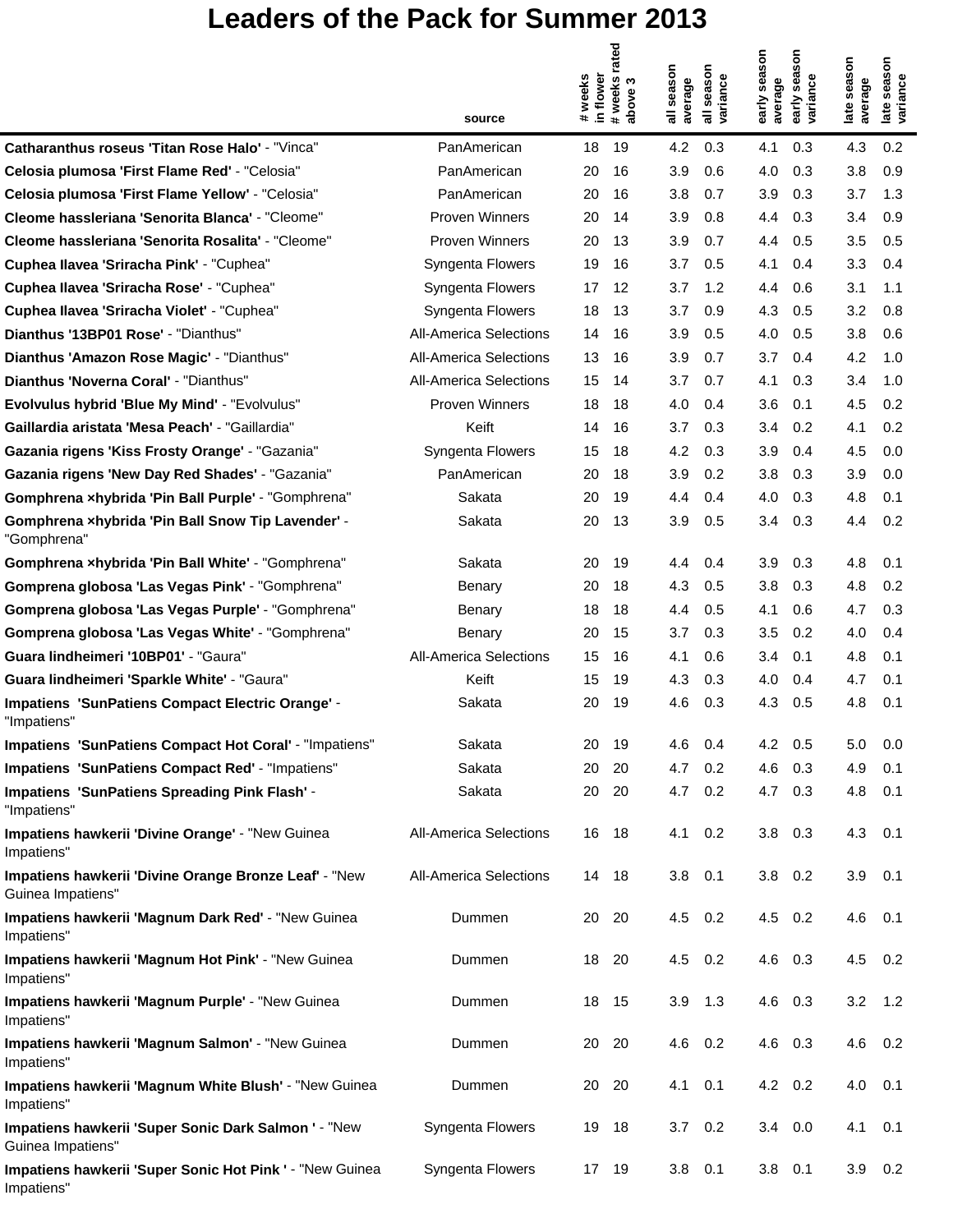|                                                                            |                               | in flower<br>#weeks | rated<br>#weeks | season<br>average | season<br>variance        | early season<br>average | season<br>early sea:<br>variance | late season<br>average | late season<br>variance |
|----------------------------------------------------------------------------|-------------------------------|---------------------|-----------------|-------------------|---------------------------|-------------------------|----------------------------------|------------------------|-------------------------|
|                                                                            | source                        |                     |                 | ᠊᠆                | $\overline{\overline{a}}$ |                         |                                  |                        |                         |
| Impatiens hawkerii 'Super Sonic Lavender ' - "New<br>Guinea Impatiens"     | Syngenta Flowers              | 13 <sup>°</sup>     | 20              | 4.2               | 0.1                       | 4.2                     | 0.2                              | 4.2                    | 0.1                     |
| Impatiens hawkerii 'Super Sonic Orange Ice ' - "New<br>Guinea Impatiens"   | Syngenta Flowers              | 17                  | -20             | 3.9               | 0.1                       | 4.0                     | 0.1                              | 3.9                    | 0.2                     |
| Impatiens hawkerii 'Super Sonic Pink ' - "New Guinea<br>Impatiens"         | Syngenta Flowers              | 17                  | 20              | 4.1               | 0.1                       | 4.0                     | 0.1                              | 4.3                    | 0.1                     |
| Impatiens hawkerii 'Super Sonic Purple ' - "New Guinea<br>Impatiens"       | Syngenta Flowers              | 17                  | 16              | 3.9               | 0.4                       | 4.3                     | 0.2                              | 3.5                    | 0.3                     |
| Impatiens hawkerii 'Super Sonic Sweet Cherry ' - "New<br>Guinea Impatiens" | Syngenta Flowers              | 17                  | 19              | 3.9               | 0.2                       | 4.0                     | 0.1                              | 3.8                    | 0.3                     |
| Impatiens hawkerii 'Super Sonic White ' - "New Guinea<br>Impatiens"        | Syngenta Flowers              |                     | 13 19           | 4.4               | 0.2                       | 4.2                     | - 0.3                            | 4.6                    | 0.0                     |
| Impatiens walleriana 'Xtreme Bright Eye' - "Impatiens"                     | Syngenta Flowers              | 19                  | 15              | 3.5               | 1.7                       | 4.4                     | 0.3                              | 2.7                    | 1.6                     |
| Impatiens walleriana 'Xtreme Bright Rose' - "Impatiens"                    | Syngenta Flowers              | 17                  | 14              | 3.7               | 2.0                       | 4.4                     | 0.5                              | 3.0                    | 2.5                     |
| Impatiens walleriana 'Xtreme Punch' - "Impatiens"                          | Syngenta Flowers              | 20                  | 15              | 4.0               | 1.9                       | 4.5                     | 0.5                              | 3.5                    | 3.0                     |
| Ipomoea batatas 'FloraMia Nero' - "Sweet Potato"                           | Dummen                        | 20                  | 20              | 4.7               | 0.2                       | 4.5                     | 0.4                              | 4.9                    | 0.1                     |
| Lantana camara 'Little Lucky Hot Pink' - "Lantana"                         | <b>Ball FloraPlant</b>        | 20                  | 18              | 4.3               | 0.5                       | 3.8                     | 0.3                              | 4.9                    | 0.1                     |
| Lantana camara 'Little Lucky Lemon Cream' - "Lantana"                      | <b>Ball FloraPlant</b>        | 20                  | 16              | 3.6               | 0.2                       | 3.4                     | 0.2                              | 3.9                    | 0.1                     |
| Lantana camara 'Little Lucky Peach Glow' - "Lantana"                       | <b>Ball FloraPlant</b>        | 20                  | 20              | 4.0               | 0.2                       | 4.0                     | 0.2                              | 4.0                    | $0.2^{\circ}$           |
| Lantana camara 'Little Lucky Red' - "Lantana"                              | <b>Ball FloraPlant</b>        | 19                  | 19              | 4.5               | 0.4                       | 4.1                     | 0.4                              | 5.0                    | 0.0                     |
| Lobularia hybrid 'Blushing Princess' - "Alyssum"                           | <b>Proven Winners</b>         | 20                  | 14              | 3.6               | 0.4                       | 3.9                     | 0.5                              | 3.3                    | 0.2                     |
| Lobularia hybrid 'Frosty Knight' - "Alyssum"                               | <b>Proven Winners</b>         | 20                  | 17              | 3.8               | 0.3                       | 3.9                     | 0.5                              | 3.7                    | 0.2                     |
| Lobularia hybrid 'Snow Princess' - "Alyssum"                               | <b>Proven Winners</b>         | 20                  | 19              | 3.9               | 0.2                       | 4.3                     | 0.1                              | 3.5                    | 0.1                     |
| Lobularia hybrid 'White Knight' - "Alyssum"                                | <b>Proven Winners</b>         | 20                  | 19              | 3.9               | 0.2                       | 4.1                     | 0.2                              | 3.7                    | 0.1                     |
| Miscanthus sinensis 'Adagio' - "Dwarf Maiden Grass"                        | <b>Pleasant Acres Nursery</b> | 9                   | 14              | 4.1               | 0.5                       | 3.3                     | 0.1                              | 4.6                    | 0.1                     |
| Miscanthus sinensis 'Little Kitten' - "Miniature Maiden<br>Grass"          | <b>Pleasant Acres Nursery</b> | 10                  | 14              | 3.8               | 0.2                       | 3.3                     | 0.1                              | 4.1                    | 0.0                     |
| Miscanthus sinensis 'Yaku Jima' - "Miniature Maiden<br>Grass"              | Pleasant Acres Nursery        | ь                   | 14              | 4.2               | 0.6                       | 3.3                     | 0.1                              | 4.7                    | 0.1                     |
| Muhlenbergia dumsa 'Bamboo Muhly Grass' - "Muhly<br>Grass"                 | <b>Pleasant Acres Nursery</b> | 0                   | 20              | 4.3               | 0.2                       | 4.1                     | 0.2                              | 4.6                    | 0.0                     |
| Osteospermum ecklonis '13BP05 Pure White' - "Sparkler<br>Daisy"            | <b>All-America Selections</b> | 15                  | 19              | 3.6               | 0.1                       | 3.6                     | 0.1                              | 3.6                    | 0.0                     |
| Osteospermum ecklonis 'Akila White' - "Sparkler Daisy"                     | <b>All-America Selections</b> | 16                  | 18              | 3.6               | 0.1                       | 3.6                     | 0.2                              | 3.5                    | 0.0                     |
| Pelargonium 'Boldly Burgundy' - "Geranium"                                 | Proven Winners                | 20                  | 19              | 4.2               | 0.3                       | 4.2                     | 0.4                              | 4.3                    | 0.2                     |
| Pelargonium 'Boldly Dark Red' - "Geranium"                                 | <b>Proven Winners</b>         | 20                  | 18              | 4.2               | 0.3                       | 4.1                     | 0.6                              | 4.3                    | 0.1                     |
| Pelargonium 'Boldly Scarlet Fire' - "Geranium"                             | <b>Proven Winners</b>         | 20                  | 15              | 3.6               | 0.2                       | 3.8                     | 0.2                              | 3.5                    | 0.2                     |
| Pelargonium 'Timeless Deep Red' - "Geranium"                               | <b>Proven Winners</b>         | 20                  | 19              | 4.1               | 0.3                       | 4.1                     | 0.5                              | 4.0                    | 0.1                     |
| Pelargonium 'Timeless Lavender' - "Geranium"                               | Proven Winners                | 20                  | 16              | 3.6               | 0.2                       | 3.9                     | 0.2                              | 3.4                    | 0.1                     |
| Pelargonium 'Timeless Orange' - "Geranium"                                 | <b>Proven Winners</b>         | 28                  | 19              | 3.9               | 0.3                       | 4.1                     | 0.5                              | 3.8                    | 0.1                     |
| Pelargonium 'Timeless Rose' - "Geranium"                                   | <b>Proven Winners</b>         | 19                  | 15              | 3.7               | 0.2                       | 3.5                     | 0.2                              | 3.9                    | 0.1                     |
| Pelargonium interspecific 'Calliope Dark Red' -<br>"Geranium"              | Syngenta Flowers              | 18                  | 17              | 4.1               | 0.3                       | 3.9                     | 0.4                              | 4.4                    | 0.1                     |
| Pennisetum 'Cherry Sparkler' - "Fountain Grass"                            | <b>Pleasant Acres Nursery</b> | 14                  | 16              | 4.4               | 0.8                       | 3.8                     | 0.8                              | 5.0                    | 0.0                     |
| Pennisetum 'Fireworks' - "Fountain Grass"                                  | <b>Pleasant Acres Nursery</b> | 10                  | 16              | 4.2               | 0.7                       | 3.6                     | 0.5                              | 4.9                    | 0.0                     |
| Pennisetum alopecuroides 'Burgundy Bunny' - "Fountain<br>Grass"            | <b>Pleasant Acres Nursery</b> | 9                   | 14              | 3.9               | 0.3                       | 3.3                     | 0.1                              | 4.3                    | 0.1                     |
| Pennisetum purpureum 'Vertigo' - "Pennisetum"                              | Proven Winners                | 6                   | 20              | 4.8               | 0.1                       | 4.7 0.2                 |                                  | 5.0                    | 0.0                     |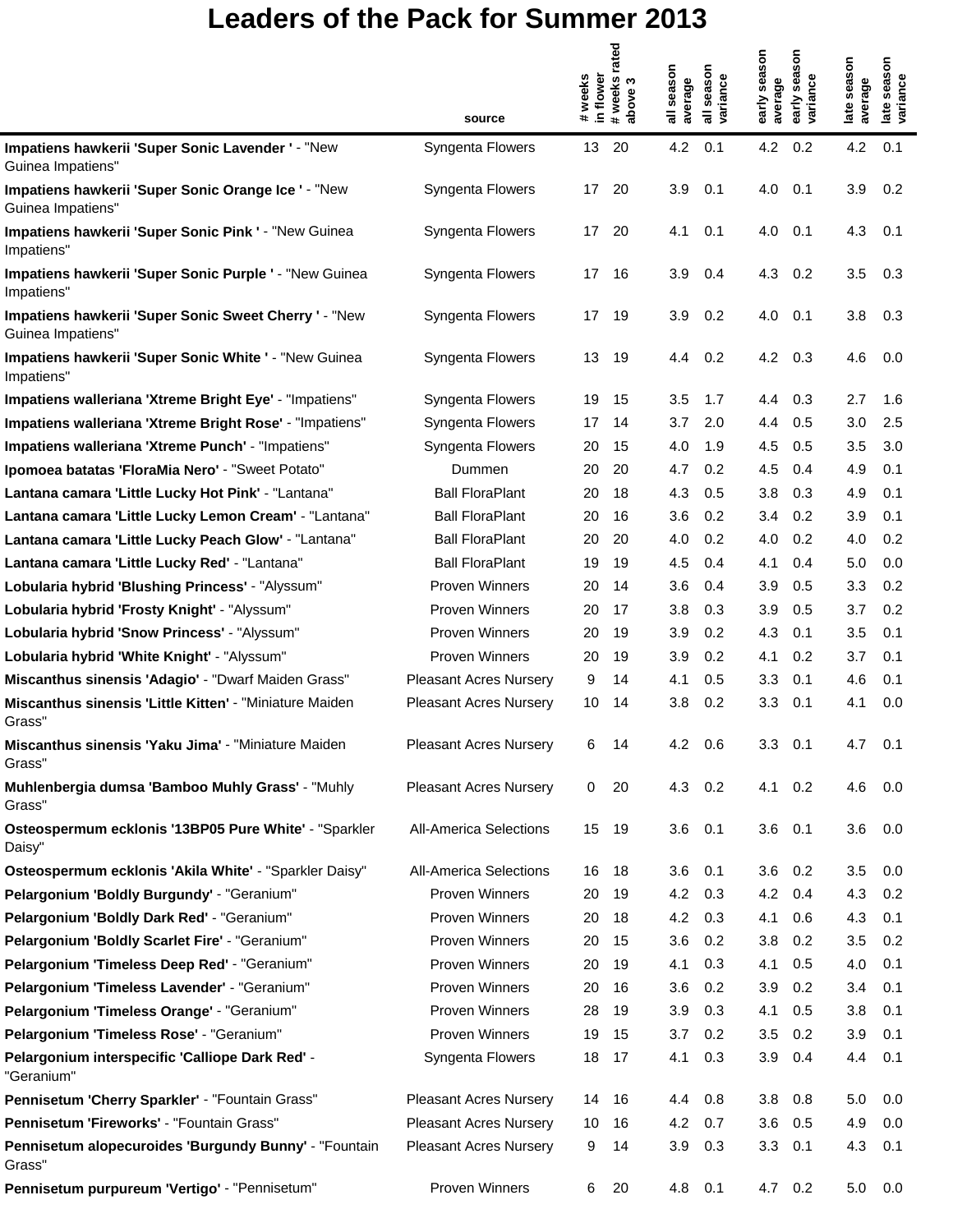|                                                                                                |                               |                     | rated              |                         |                                                 |                         | season                 |                        |                         |
|------------------------------------------------------------------------------------------------|-------------------------------|---------------------|--------------------|-------------------------|-------------------------------------------------|-------------------------|------------------------|------------------------|-------------------------|
|                                                                                                | source                        | in flower<br>#weeks | # weeks<br>above 3 | season<br>average<br>᠊᠆ | season<br>variance<br>$\overline{\overline{a}}$ | early season<br>average | early sea:<br>variance | late season<br>average | late season<br>variance |
| Penstemon hartwegii 'Arabesque Appleblossom' -<br>"Penstemon"                                  | Syngenta Flowers              | $\mathbf{7}$        | 15                 | 3.9                     | 0.6                                             | 4.2                     | 0.6                    | 3.6                    | 0.5                     |
| Penstemon hartwegii 'Arabesque Violet' - "Penstemon"                                           | Syngenta Flowers              | 5                   | 15                 | 3.7                     | 0.3                                             | 3.7                     | 0.2                    | 3.8                    | 0.4                     |
| Pentas lanceolata 'Graffiti Lipstick' - "Pentas"                                               | Benary                        | 14                  | 16                 | 4.1                     | 0.6                                             | 3.5                     | 0.2                    | 4.8                    | 0.1                     |
| Pentas lanceolata 'Graffiti Red Lace' - "Pentas"                                               | Benary                        | 14                  | 15                 | 4.1                     | 0.7                                             | 3.4                     | 0.2                    | 4.8                    | 0.1                     |
| Pentas Ianceolata 'Northern Lights Lavender' - "Pentas"                                        | Benary                        | 14                  | 18                 | 3.9                     | 0.4                                             | 3.7                     | 0.3                    | 4.2                    | 0.5                     |
| Petunia xhybrida '13BP06 Milliflora' - "Petunia"                                               | <b>All-America Selections</b> | 20                  | 16                 | 3.7                     | 0.4                                             | 4.0                     | 0.4                    | 3.4                    | 0.1                     |
| Portulaca grandiflora 'Cupcake Carrot' - "Portulaca"                                           | Dummen                        | 20                  | 20                 | 4.4                     | 0.4                                             | 4.3                     | 0.5                    | 4.6                    | 0.2                     |
| Portulaca grandiflora 'Cupcake Cherry Baby' - "Portulaca"                                      | Dummen                        | 20                  | 20                 | 4.6                     | 0.3                                             | 4.4                     | 0.4                    | 4.9                    | 0.1                     |
| Portulaca grandiflora 'Cupcake Grape Jelly' - "Portulaca"                                      | Dummen                        | 20                  | 14                 | 3.5                     | 1.0                                             | 3.9                     | 0.3                    | 3.2                    | 1.4                     |
| Portulaca grandiflora 'Cupcake Magenta 70 (72717)' -<br>"Portulaca"                            | Dummen                        | 20                  | 20                 | 4.6                     | 0.3                                             | 4.4                     | 0.4                    | 4.9                    | 0.0                     |
| Portulaca grandiflora 'Cupcake Magenta 71 (72723)' -<br>"Portulaca"                            | Dummen                        | 20                  | 14                 | 3.5                     | 0.3                                             | 3.5                     | 0.2                    | 3.6                    | 0.4                     |
| Portulaca grandiflora 'Cupcake Magenta 72 (72724)' -<br>"Portulaca"                            | Dummen                        | 20                  | 17                 | 4.2                     | 0.8                                             | 4.3                     | 0.4                    | 4.0                    | 1.3                     |
| Portulaca grandiflora 'Cupcake Peachy' - "Portulaca"                                           | Dummen                        | 20                  | 20                 | 4.4                     | 0.4                                             | 4.3                     | 0.5                    | 4.6                    | 0.2                     |
| Portulaca grandiflora 'Cupcake Salmon 73 (72720)' -<br>"Portulaca"                             | Dummen                        | 20                  | 20                 | 4.4                     | 0.3                                             | 4.3                     | 0.5                    | 4.5                    | 0.2                     |
| Portulaca grandiflora 'Cupcake Salmon 74 (72721)' -<br>"Portulaca"                             | Dummen                        | 20                  | 20                 | 4.2                     | 0.2                                             | 4.1                     | 0.2                    | 4.4                    | 0.1                     |
| Portulaca grandiflora 'Cupcake Yellow 72 (72719)' -<br>"Portulaca"                             | Dummen                        | 20                  | 20                 | 4.6                     | 0.3                                             | 4.4                     | 0.5                    | 4.8                    | 0.1                     |
| Rudbeckia hirta 'Denver Daisy' - "Rudbeckia"                                                   | Benary                        | 12                  | 16                 | 3.9                     | 2.1                                             | 4.6                     | 0.2                    | 3.2                    | 3.2                     |
| Rudbeckia hirta 'Prairie Sun' - "Rudbeckia"                                                    | Benary                        | 13                  | 15                 | 3.5                     | 0.6                                             | 3.5                     | 0.1                    | 3.5                    | 1.1                     |
| Rudbeckia hirta 'TigerEye Gold' - "Rudbeckia"                                                  | Syngenta Flowers              | 14                  | 15                 | 3.7                     | 1.0                                             | 4.1                     | 0.2                    | 3.3                    | 1.6                     |
| Salvia farinacea 'Evolution Violet' - "Salvia"                                                 | Benary                        | 18                  | 18                 | 4.0                     | 0.5                                             | 4.1                     | 0.1                    | 3.9                    | 0.8                     |
| Salvia farinacea 'Evolution White' - "Salvia"                                                  | Benary                        | 18                  | 18                 | 4.2                     | 0.4                                             | 4.2                     | 0.2                    | 4.2                    | 0.7                     |
| Sanvitalia speciosa 'Sunvy Super Gold' - "Sanvitalia"                                          | Dummen                        | 20                  | 20                 | 3.7                     | 0.1                                             | 3.5                     | 0.0                    | 4.0                    | 0.2                     |
| Scaevola aemula 'Scala Blue' - "Scaevola"                                                      | Dummen                        | 20                  | 19                 | 4.7                     | 0.3                                             | 4.3                     | 0.5                    | 5.0                    | 0.0                     |
| Solenostemon scutellarioides 'Henna' - "Coleus"                                                | <b>Ball FloraPlant</b>        | 6                   | 20                 | 4.3                     | 0.3                                             | 4.3                     | 0.3                    | 4.3                    | 0.3                     |
| Solenostemon scutellarioides 'Kong Jr Lime Vein' -<br>"Coleus"                                 | <b>Ball Ingenuity</b>         | 11                  | 16                 | 3.8                     | 0.3                                             | 3.8                     | 0.3                    | 3.8                    | 0.2                     |
| Solenostemon scutellarioides 'Kong Jr Rose' - "Coleus"                                         | <b>Ball Ingenuity</b>         | 13                  | 19                 | 3.9                     | 0.4                                             | 4.3                     | 0.5                    | 3.6                    | 0.0                     |
| Solenostemon scutellarioides 'Kong Jr Scarlet' - "Coleus"                                      | <b>Ball Ingenuity</b>         | 7                   | 19                 | 4.2                     | 0.2                                             | 4.0                     | 0.2                    | 4.4                    | 0.1                     |
| Solenostemon scutellarioides 'Mighty Mosaic' - "Coleus"                                        | PanAmerican                   | 5                   | 16                 | 4.3                     | 0.6                                             | 3.8                     | 0.6                    | 4.9                    | 0.1                     |
| Solenostemon scutellarioides 'Redhead' - "Coleus"                                              | <b>Ball FloraPlant</b>        | 0                   | 20                 | 4.7                     | 0.3                                             | 4.4                     | 0.4                    | 4.9                    | 0.0                     |
| Solenostemon scutellarioides 'Stained Glass Works<br><b>Burgundy Wedding Train' - "Coleus"</b> | Sakata                        | 0                   | 20                 | 4.6                     | 0.3                                             | 4.4                     | 0.3                    | 4.9                    | 0.0                     |
| Solenostemon scutellarioides 'Sultana' - "Coleus"                                              | <b>Ball FloraPlant</b>        | 4                   | 11                 | 3.6                     | 1.2                                             | 4.0                     | 0.5                    | 3.2                    | 1.6                     |
| Solenostemon scutellarioides 'Trusty Rusty' - "Coleus"                                         | <b>Ball FloraPlant</b>        | 1                   | 19                 | 4.1                     | 0.4                                             | 4.1                     | 0.6                    | 4.2                    | 0.3                     |
| Solenostemon scutellarioides 'Vino' - "Coleus"                                                 | <b>Ball FloraPlant</b>        | 6                   | 19                 | 4.2                     | 0.4                                             | 4.0                     | 0.4                    | 4.4                    | 0.3                     |
| Solenostemon scutellarioides 'Wasabi' - "Coleus"                                               | <b>Ball FloraPlant</b>        | 3                   | 20                 | 4.6                     | 0.3                                             | 4.4                     | 0.3                    | 4.9                    | 0.0                     |
| Torenia 'Catalina Grape-o-licious' - "Torenia"                                                 | <b>Proven Winners</b>         | 20                  | 18                 | 4.4                     | 0.5                                             | 4.0                     | 0.6                    | 4.9                    | 0.1                     |
| Torenia 'Catalina Midnight Blue' - "Torenia"                                                   | Proven Winners                | 20                  | 19                 | 4.5                     | 0.3                                             | 4.4                     | 0.5                    | 4.5                    | 0.1                     |
| Torenia 'Catalina Pink' - "Torenia"                                                            | Proven Winners                | 20                  | 18                 | 4.1                     | 0.3                                             | 3.9                     | 0.3                    | 4.4                    | 0.0                     |
| Verbena xhybrida 'Empress Burgundy Charme' -<br>"Verbena"                                      | Dummen                        | 20                  | 17                 | 3.8                     | 0.2                                             | 4.0                     | 0.3                    | 3.6                    | 0.1                     |